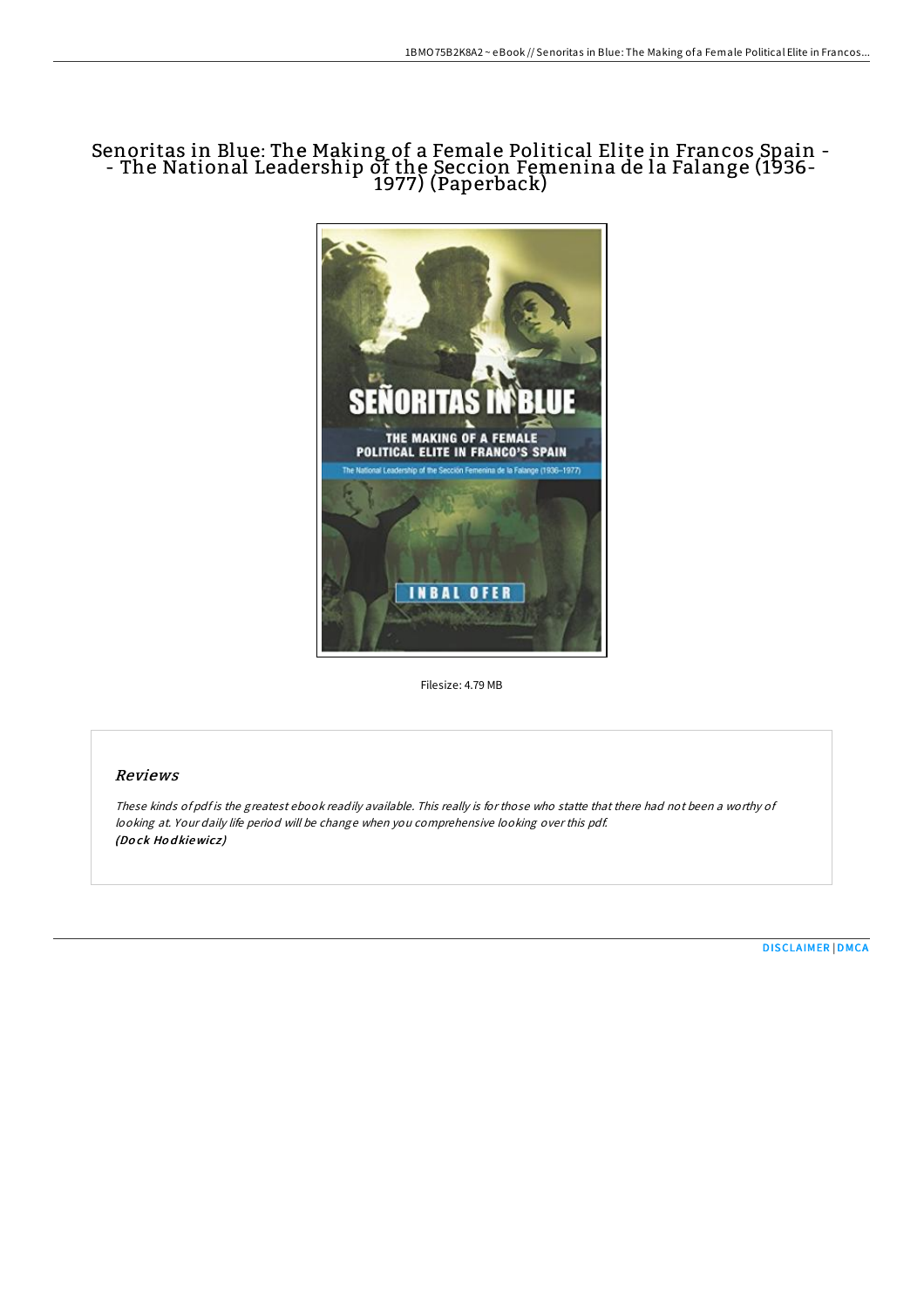### SENORITAS IN BLUE: THE MAKING OF A FEMALE POLITICAL ELITE IN FRANCOS SPAIN -- THE NATIONAL LEADERSHIP OF THE SECCION FEMENINA DE LA FALANGE (1936-1977) (PAPERBACK)



Sussex Academic Press, United Kingdom, 2010. Paperback. Condition: New. Language: English . Brand New Book. This book explores the role played by the Female Section of the Spanish Fascist Party (Seccion Femenina de la Falange -- SF) in promoting women s political and professional rights within the authoritarian Franco regime in Spain. While acknowledging the organisational and financial ties, as well as the great ideological affinity between the SF and the regime, Inbal Ofer demonstrates how the SF s national leadership promoted an autonomous social and political agenda. Despite the need to constantly manoeuvre between the cultural and legal dictates of Francoist society, the unique activities and personal experiences of SF members at the heart of political power became a model for an array of policies and reforms that greatly improved the lives of Spanish women. From a unique gender perspective the topic of the Seccion Femenina de la Falange contributes to the debate on the nature of authoritarian regimes by reflecting on issues of policy formation and implementation; mass mobilisation; and the role of coercion alongside the creation of a culture of consent . In exchange for a long-term commitment to the survival of the regime, both the Catholic Church and the Spanish Falange gained considerable administrative power and a measure of freedom to act on political and social matters. As explained, the promotion of women s legal and political equality (reflected in the struggle to amend the Civil Code and ratify the Law for Political and Professional Rights) is a good example of the way organs within the regime made use of their position in order to legitimise non-consensual forms of activism. The SF efforts to increase the number of gainfully employed women and improve their working-conditions is an example of the unexpected uses made by agents of...

h Read Senoritas in Blue: The Making of a Female Political Elite in Francos Spain -- The National Leadership of the Seccion Femenina de la Falange [\(1936-1977\)](http://almighty24.tech/senoritas-in-blue-the-making-of-a-female-politic.html) (Paperback) Online

**B** Download PDF Senoritas in Blue: The Making of a Female Political Elite in Francos Spain -- The National Leadership of the Seccion Femenina de la Falange [\(1936-1977\)](http://almighty24.tech/senoritas-in-blue-the-making-of-a-female-politic.html) (Paperback)